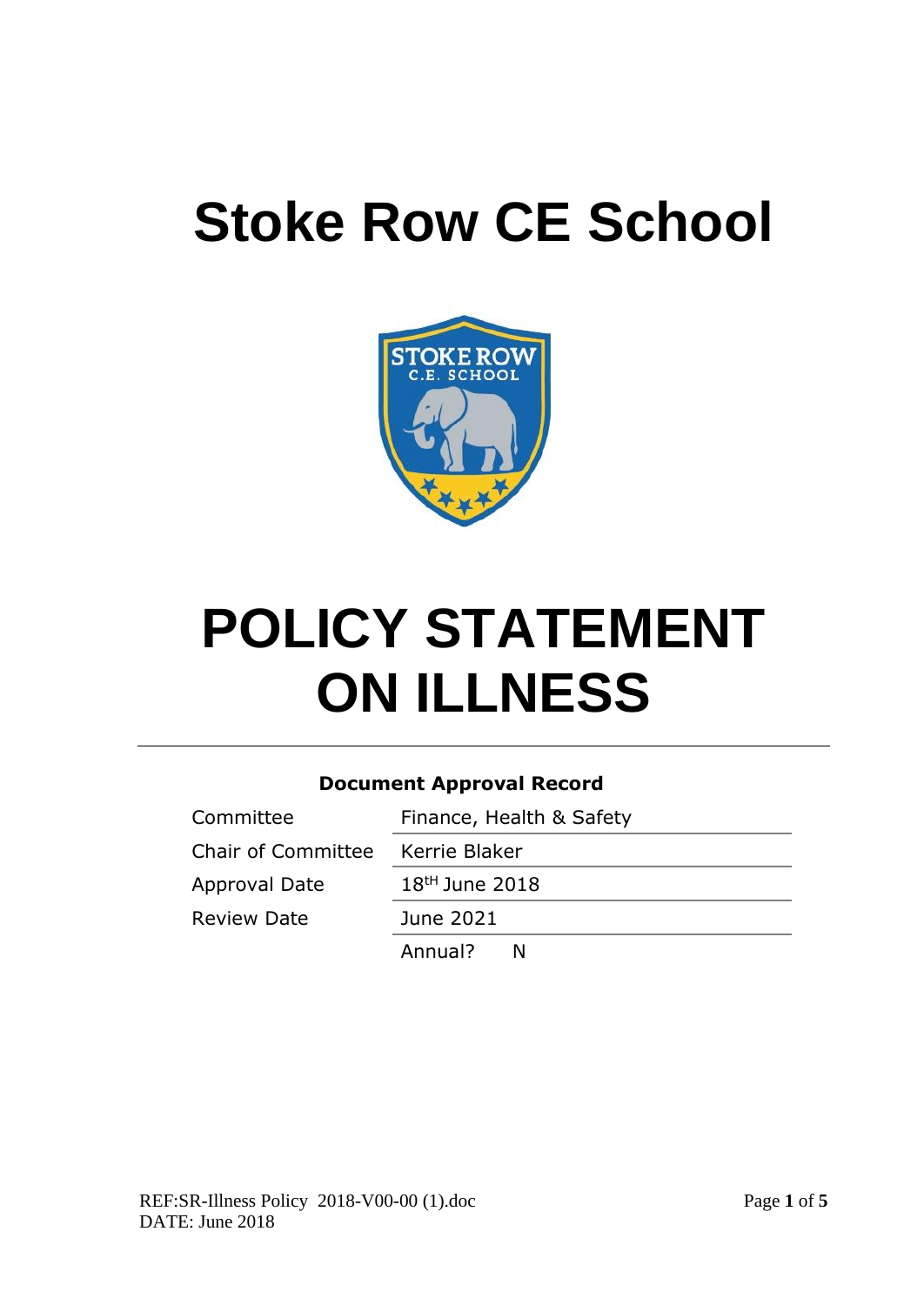#### **Stoke Row CE School Illness Policy**

'Shine like stars and become light in our world'

At Stoke Row School we aim for our children to have the brightest futures, each one nurtured individually to be a guiding light with a unique sparkle. We teach on another to live with kindness and respect.

We help our children to understand that with courage and perseverance they can excel.

These policies are all created in line with the Christian foundation of this school which is expressed through our five core values and our view that every child is unique and valued.

#### **Contents**

| 2. |  |
|----|--|
| 3. |  |
|    |  |
|    |  |
|    |  |
|    |  |
|    |  |
|    |  |
|    |  |
|    |  |
|    |  |
|    |  |
|    |  |
|    |  |
|    |  |
|    |  |
|    |  |

# <span id="page-1-0"></span>**1.Introduction**

The aim of this policy is to ensure that children who are not well are cared for appropriately.

# <span id="page-1-1"></span>**2.Responsibilities**

The school requires that parents/carers inform the office if their child has been unwell. Parents/carers can email, telephone or use Parentmail to do this. Parents/carers have to inform the school office every day their child is off even if the reason has not changed.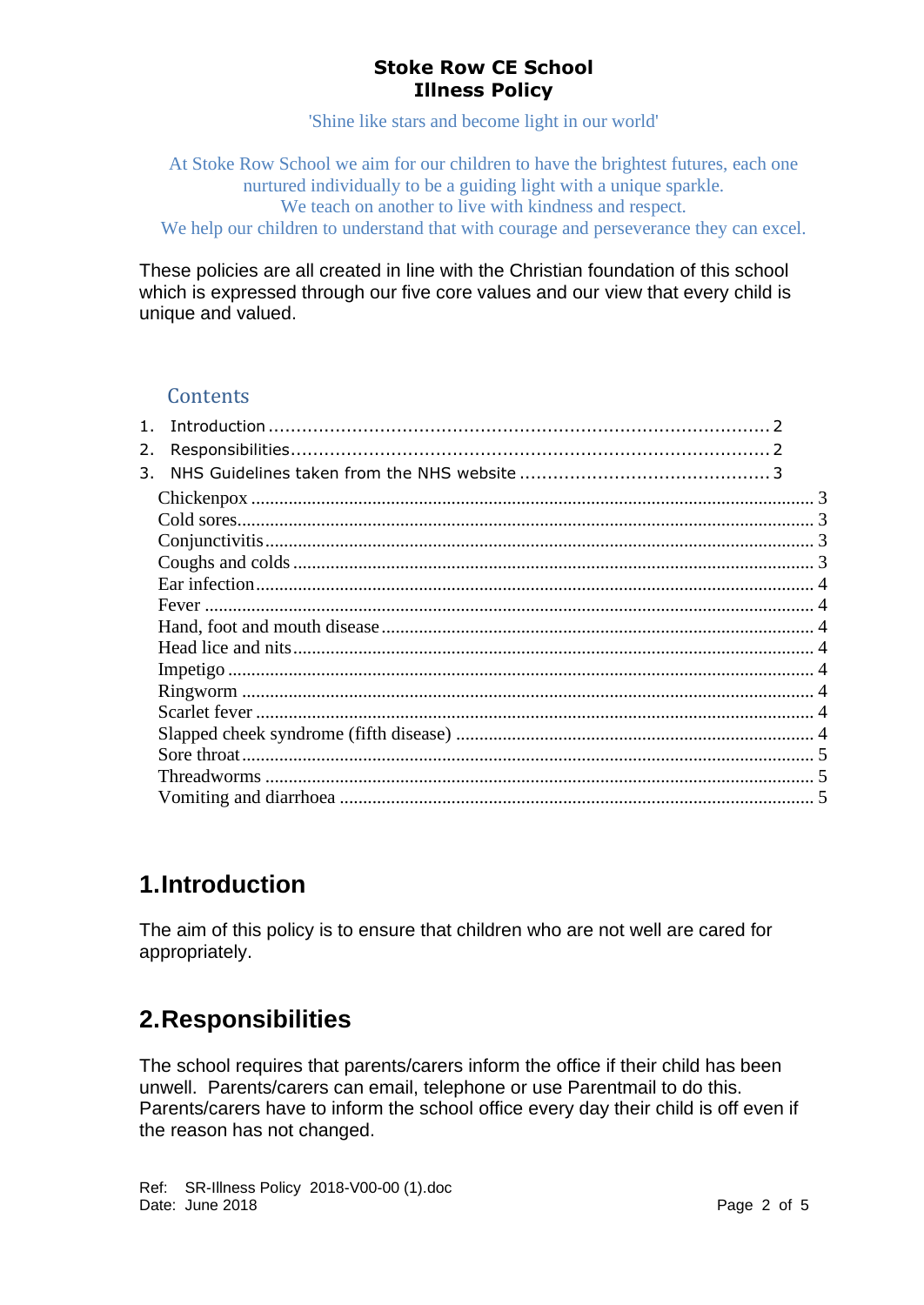If a child has suffered from vomiting or diarrhoea, he/she should not attend school for at least 48 hours after symptoms have gone.

If a child has a contagious disease, he/she should not attend school. The school holds a list of contagious diseases and appropriate exclusion times and will advise parents accordingly. If the school finds that a child is suffering from a contagious disease, the school will inform the parents.

The school will send home any child who is not well enough to attend school.

For children who require medication to be administered, see Medication policy.

Please inform the school if your child has headlice, threadworms, slapped cheek syndrome and chickenpox. So that other parents/carers can be warned.

# <span id="page-2-0"></span>**3.NHS Guidelines taken from the NHS website**

<https://www.nhs.uk/Livewell/Yourchildatschool/Pages/Illness.aspx>

## <span id="page-2-1"></span>**Chickenpox**

If your child has chickenpox, keep them off school until all the spots have crusted over.

<span id="page-2-2"></span>This is usually about 5 days after the spots first appeared.

## Cold sores

There's no need to keep your child off school if they have a cold sore. Encourage them not to touch the blister or kiss anyone while they have the cold sore, or to share things like cups and towels.

## <span id="page-2-3"></span>**Conjunctivitis**

You don't need to keep your child away from school if they have conjunctivitis. Do get advice from your pharmacist. Encourage your child not to rub their eyes and to wash their hands regularly.

## <span id="page-2-4"></span>Coughs and colds

It's fine to send your child to school with a minor cough or cold. But if they have a fever, keep them off school until the fever goes.

Encourage your child to throw away any used tissues and to wash their hands regularly.

Ref: SR-Illness Policy 2018-V00-00 (1).doc Date: June 2018 **Page 3 of 5**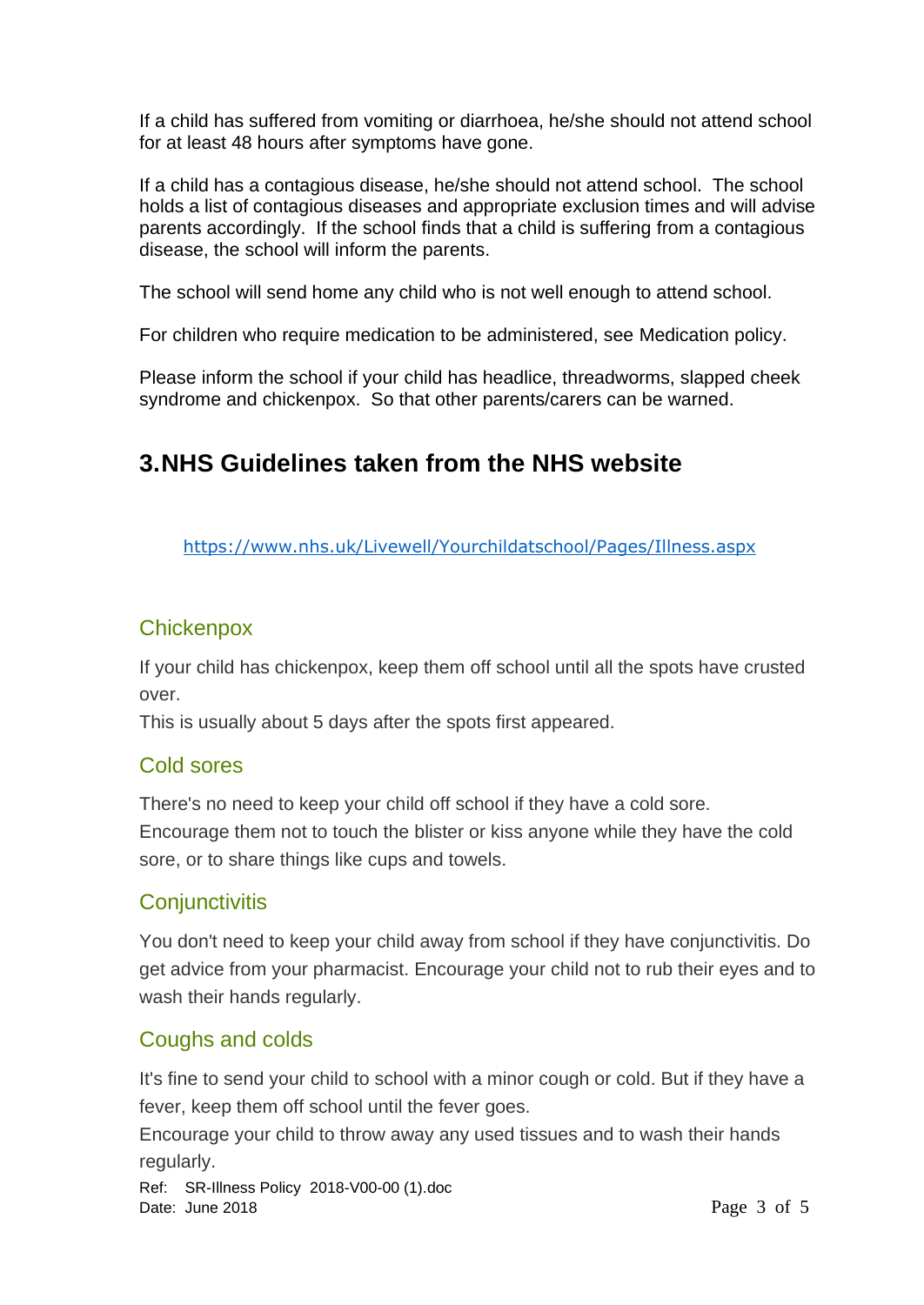# <span id="page-3-0"></span>Ear infection

If your child has an ear infection and a fever or severe earache, keep them off school until they're feeling better or their fever goes away.

## <span id="page-3-1"></span>Fever

If your child has a fever, keep them off school until the fever goes away.

# <span id="page-3-2"></span>Hand, foot and mouth disease

If your child has hand, foot and mouth disease but seems well enough to go to school, there's no need to keep them off.

Encourage your child to throw away any used tissues straight away and to wash their hands regularly.

## <span id="page-3-3"></span>Head lice and nits

There's no need to keep your child off school if they have head lice.

# <span id="page-3-4"></span>Impetigo

If your child has impetigo, they'll need antibiotic treatment from the GP. Keep them off school until all the sores have crusted over and healed, or for 48 hours after they start antibiotic treatment.

Encourage your child to wash their hands regularly and not to share towels, cups and so on with other children at school.

## <span id="page-3-5"></span>Ringworm

If your child has ringworm, see your pharmacist unless it's on their scalp, in which case you should see the GP.

It's fine for your child to go to school once they have started treatment.

# <span id="page-3-6"></span>Scarlet fever

If your child has scarlet fever, they'll need treatment with antibiotics from the GP. Otherwise they'll be infectious for 2 to 3 weeks.

Your child can go back to school 24 hours after starting antibiotics.

# <span id="page-3-7"></span>Slapped cheek syndrome (fifth disease)

You don't need to keep your child off school if they have slapped cheek syndrome because once the rash appears, they're no longer infectious.

Ref: SR-Illness Policy 2018-V00-00 (1).doc Date: June 2018 **Page 4 of 5**